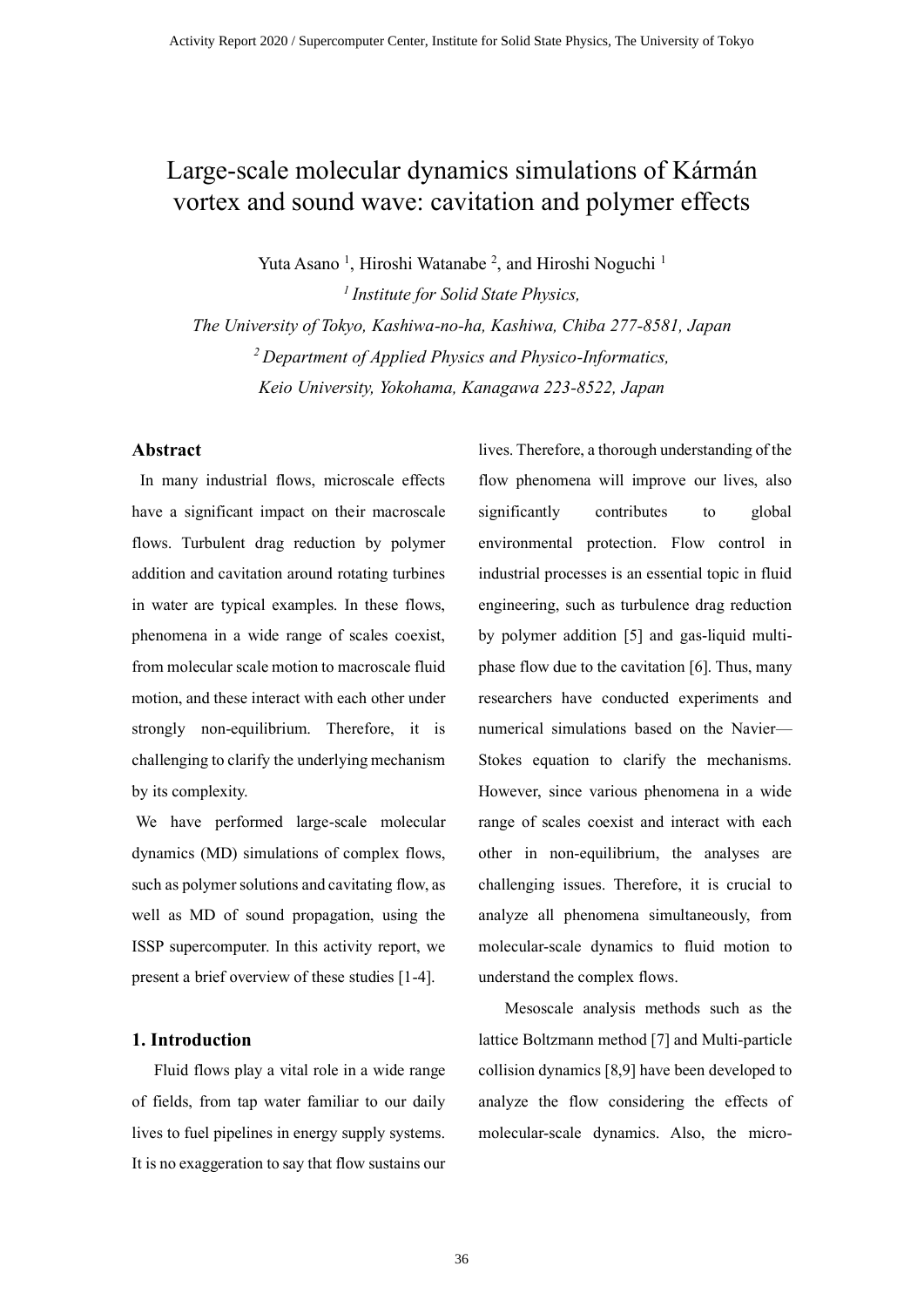macro coupling approaches [10,11] have been proposed to investigate more detailed molecular-scale information. However, in light of today's computational power, it is possible to simulate flows by all-particle simulations, namely a molecular dynamics (MD) simulation. In the MD simulation, molecular-scale dynamics, such as phase transition and polymer motion, naturally appear in the flow by simply solving the Newtonian equations of motion, only providing the interparticle interactions. In conventional fluid analysis methods, phenomenological models, such as constitutive equations and an equation of state, are required to describe these phenomena. Instead, we have to prepare a sufficiently large computational cell that can resolve the macroscale flow characteristics. Therefore, although it is inevitably a large-scale simulation, it will help us understand complex flow phenomena.

In this report, we present a brief overview of flow analysis by using large-scale MD simulations. We explain the effect of polymer addition and cavitation on the flow around a cylinder in sections 2 and 3, respectively. In section 4, we describe the application to soundwave propagation in a simple fluid. In section 5, we explain the recent study of cavitating flow in a polymer solution. Section 6 is a summary.

### **2. Effects of polymer addition on Kármán Vortex [1]**



Fig. 1: Instantaneous vorticity fields for (a) the Newtonian fluid, (b) polymer solution with the number of segments  $N_s = 10$ , and (c) polymer solution with  $N_s = 100$  at the Reynolds number  $Re =$ 64 [1].

Adding a tiny amount of polymer into a Newtonian fluid involves significant changes in the flow characteristics, such as a dramatic reduction in frictional drag [5] and suppression of the Kármán vortex [12]. Since most industrial flows are turbulent, the flow control by adding polymers is an attractive method in engineering applications because it saves energy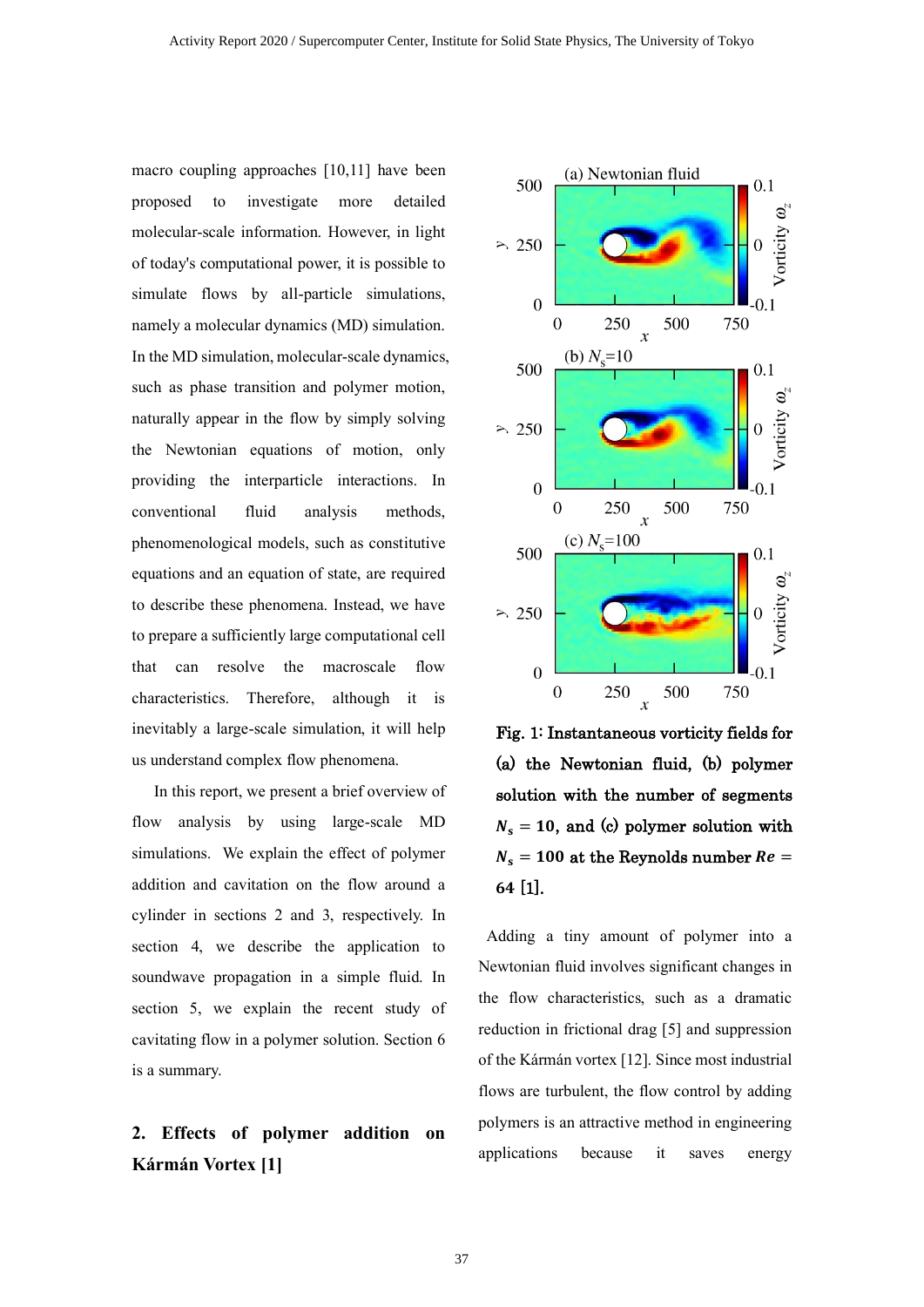

Fig. 2: **Fourier spectra** of the lift coefficient at  $Re = 64$  [1]. (a) Newtonian fluid. (b) Polymer solution with  $N_s = 10$ and volume fraction  $\phi = 10$ . (c) Polymer solution with  $N_s = 100$  and  $\phi =$ 0.02.(d) Polymer solution with  $N_s = 100$ and  $\phi = 0.107$ . The vertical and horizontal dotted lines denote the peak position and height for the Newtonian fluid, respectively.

consumption. However, the mechanism is not well understood because the polymer rheology in a flow is unclear.

The interaction between polymers and vortices presumably plays a significant role in the changes in flow characteristics. Therefore, it is necessary to elucidate the effects of polymers on vortices from the molecular scale. We focus on the flow around a cylinder, which is the most typical flow accompanied by vortices and is suitable for analysis due to its periodicity. We investigate the effects of polymers on vortices in the two-dimensional flow around a circular cylinder by MD simulations.

Figure 1 shows typical snapshots of the vorticity field. As for the Newtonian fluid, an alternating vortex street, the Kármán vortex street, appears behind the cylinder. Similar vortices appear for the short-chain polymers. However, for long-chain polymers, the vortices are blurred. Therefore, the chain length of the polymer significantly affects vortex formation.

Figure 2 shows the Fourier spectra of the lift coefficient. For the Newtonian fluid, a sharp peak appears, which indicates periodic vortex shedding. Note that the peak frequency is slightly increased by the finite size effects we reported in Ref. 13. The short-polymer solution shows a similar sharp peak. On the other hand, the peak position shifts to a lower frequency, and the spectrum broadens for the long-polymer solution. These effects enhance with increasing polymer concentration. The effects of polymer addition on the flow, (1) vortex blurring, (2) frequency reduction, and (3) chain length effect, obtained by MD simulations, are in good agreement with experimental results [12].

Figures 3(a) and 3(b) show the gyration radius of short- and long-chain polymers,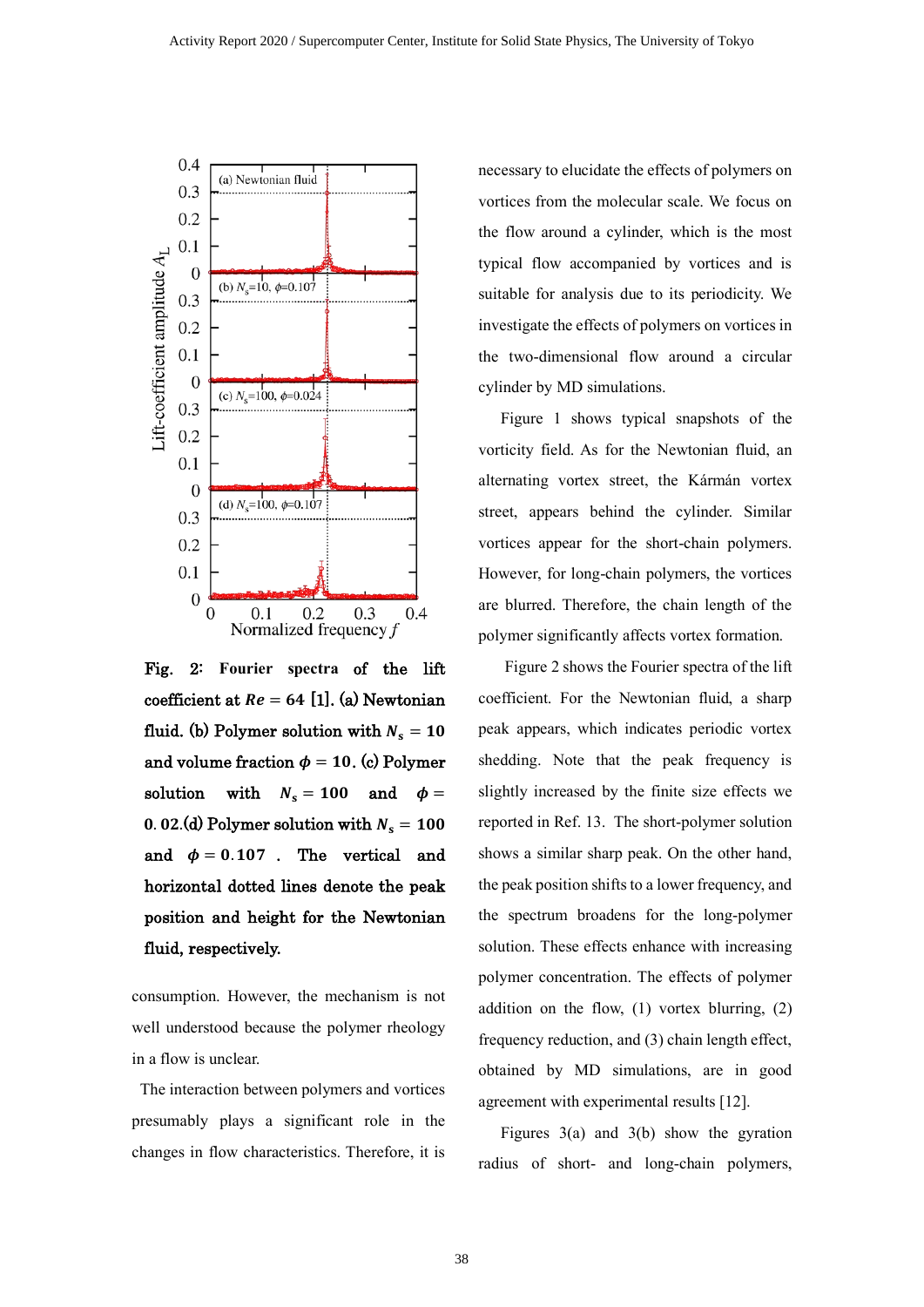

Fig. 3 Spatial distributions of the gyration radius  $R_{\rm g}$  and orientational order Q for the polymer solutions with (a, c)  $N_s = 10$ and (b, d)  $N_s = 100$  at  $Re = 64$  and  $\phi =$ 0.107[1].  $R_{\text{g0}}$  is the gyration radius in the absence of the flow.

respectively. For short-chain polymer, the gyration radius is virtually identical to that in the stationary fluid. Therefore, the polymer flows with an almost spherical shape as a particle. On the other hand, long-chain polymers are significantly stretched near the cylinder and in the vortex behind the cylinder. Furthermore, the vortex also entrains the polymer in its vicinity.

Figures 3(c) and 3(d) show the orientational order Q of the short- and long-chain polymers, respectively. When the polymer aligns in the flow direction,  $Q = 1$ ; the polymer aligns perpendicular to the flow,  $Q = -1$ ; the polymer directs randomly,  $Q = 0$ . For the short-chain polymer, polymers orient randomly in the entire area. However, for long-chain polymers, the polymers are aligned in the flow direction near the cylinder. Furthermore, the polymers also tend to align in the flow direction in the vortices behind the cylinder. The reduction of the orientational order behind the cylinder is due to the entrainment by the vortex. Therefore, the stretching and entrainment of the polymer play a significant role in vortex suppression. As a consequence, the shapes of the vortices become blurred.

## **3. Effects of cavitation on the Kármán vortex behind circular-cylinder arrays [2]**

Cavitation is a phenomenon of forming bubbles due to local pressure drop in a flowing liquid with high velocity [14]. When cavitation occurs in fluid machinery, such as pumps and turbines, it causes various adverse effects such as performance degradation, noise and vibration, and erosion. Therefore, it is vital in fluid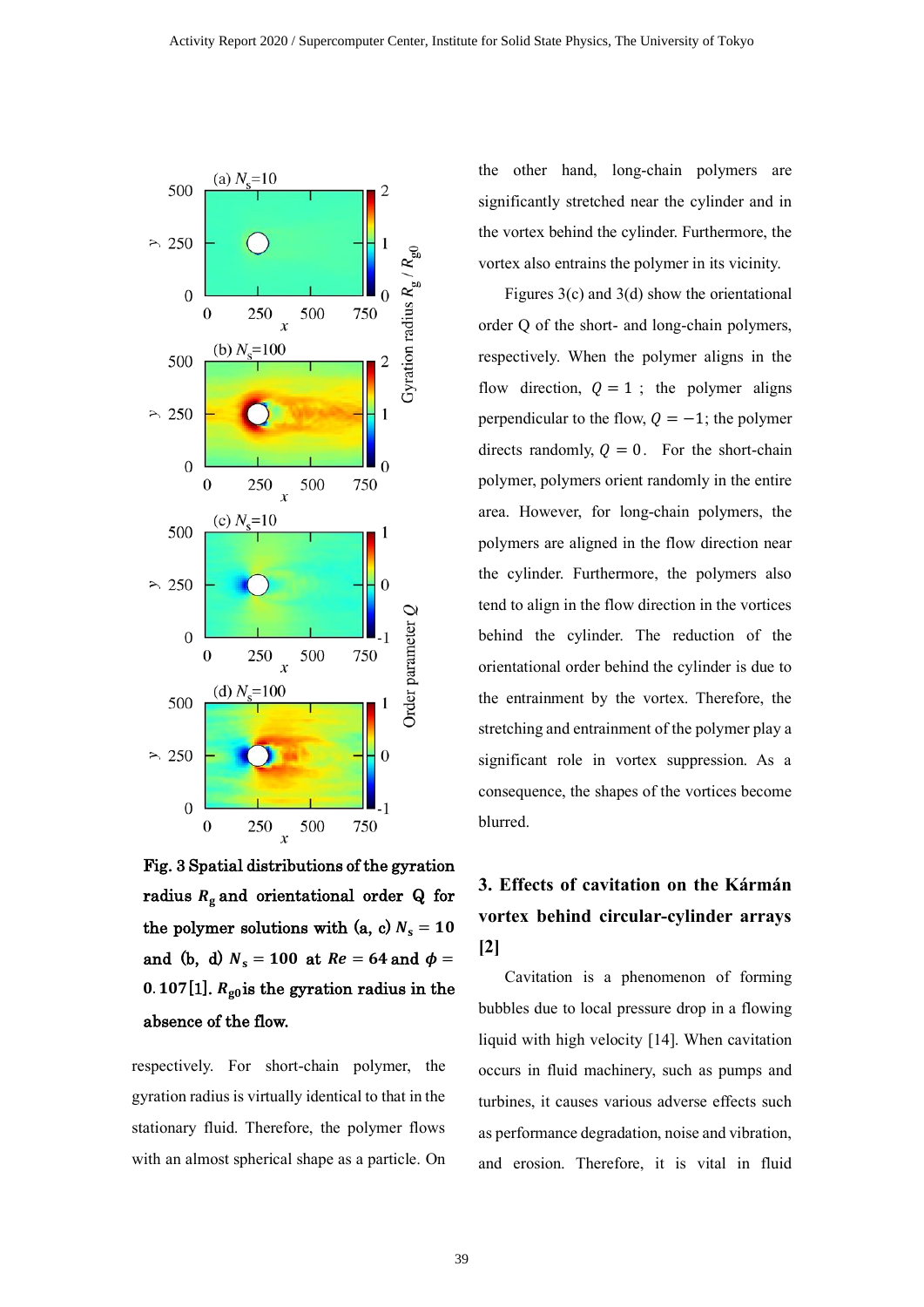

Fig 4: Instantaneous vorticity fields for the (a) non-cavitating flow  $(T = 2)$  and (b-d) cavitating flows  $(T = 1.5, 1.25,$ and 1.2) [2].

engineering to clarify the cavitation mechanism for appropriate control of the cavitating flow. However, because of the limitations of discussing the dynamics of microscopic bubble nuclei in a macroscopic flow, the cavitation mechanism is still not understood well. To clarify the effects of cavitation on the flow, we performed a large-scale MD simulation of the flow for the Lennard-Jones (LJ) around cylinders in a side-by-side arrangement.

Figures 4 and 5 show the typical snapshots of



Fig. 5: Instantaneous void fraction fields for (a)  $T = 1.3$ , (b)  $T = 1.25$ , and (c)  $T =$  $1.2$  [2].

the vorticity and void fraction field, respectively. At high temperature  $(T = 2)$ , no bubbles appear (i.e., non-cavitating flow). The Kármán vortex appears behind the cylinders, and the upper and lower vortex streets synchronize in anti-phase. As temperature decreases, bubbles appear in the vicinity of the cylinder at  $T = 1.3$  in conjunction with vortex shedding (Fig. 5 (a)). The vortex streets behind the cylinder synchronize in anti-phase, as in the case of  $T =$ 2 (Figs. 4(a) and 4(b)).

At  $T = 1.25$ , the gas phase region is formed behind the cylinder and is attached to the cylinder (Fig. 5(b)). Also, the phase difference between the upper and lower vortex streets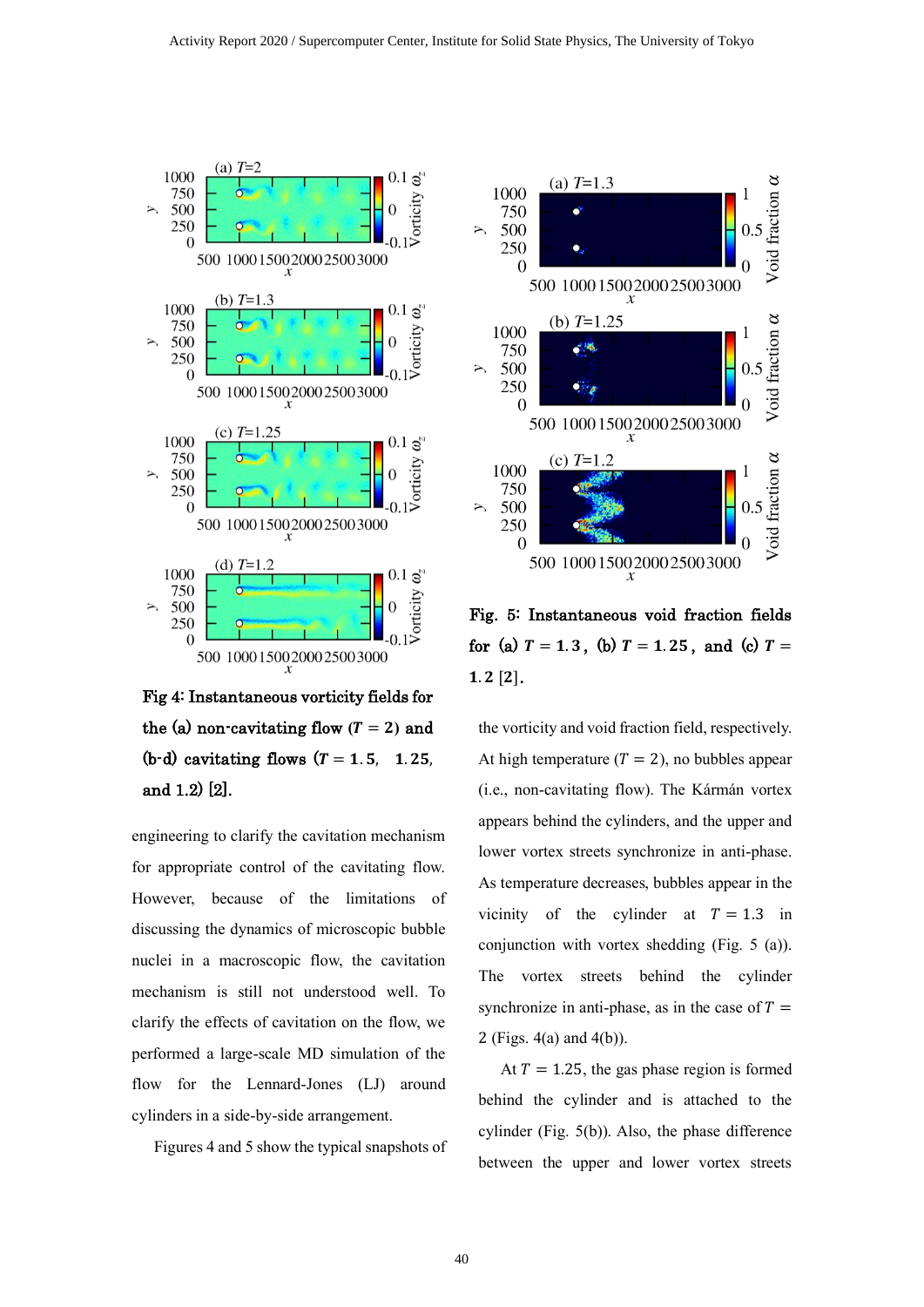

Fig. 6: Re dependence of (a) the lift coefficient amplitude and (b) vortex formation for the LJ fluid and Newtonian fluid [2]. Double and Single in the legend denote two- and one-cylinder systems, respectively.

slightly shifts (Fig. 4(c)). At  $T = 1.2$ , the gas phase region behind the cylinder expands further (Fig. 5. (c). In addition, the upper and lower vortex structures become asymmetric (Fig. 4(d)). This asymmetric vortex structure switches over a long period. For the fluid without phase transition, such a change in the flow field does not occur with temperature change. We found that the density fluctuation caused by the bubble generation has a significant effect on the vortex structure.

As the vortex structure changes, the lift force acting on the cylinder is also affected. Figure  $6(a)$  shows the Redependence of the amplitude

of the lift coefficient  $A_L$  and the vortex formation length  $L_f$ . For comparison, the figure also shows the results for the Newtonian fluid. For the reference liquid,  $A_L$  and  $L_f$  tend to increase and decrease with increase Re, respectively. However, in the case of LJ fluids, they exhibit non-monotonic behavior to  $Re$ . This behavior is probably due to the conflicting effects of increasing  $Re$  and bubble generation. L rapidly decreases and finally disappears due to the bubble generation. Simultaneously with the disappearance of  $A_L$ ,  $L_f$  rapidly increases.

For the Newtonian fluid,  $A_L$  and  $L_f$  show almost the same trend for the two-cylinder system and the one-cylinder system, which has only one cylinder with the same distance between the neighboring (periodic image) cylinders (the vortex streets are always synchronized in-phase). In the case of LJ fluid, however, the behavior before bubble generation is different. The upward and downward peaks appear in  $A_L$  and  $L_f$ , respectively. Their positions for one- and two-cylinder systems are  $Re = 105$  and 101, respectively. These peaks are probably due to a small nucleus generation which is the precursor of the cavitation or density fluctuations originating from the critical phenomena. Since the phase retraction amplifies the oscillation amplitude, the peak appears at a higher temperature in the two-cylinder system than in the one-cylinder system. After bubble generation, the bubbles weaken the interference between the vortex street, and the effect of the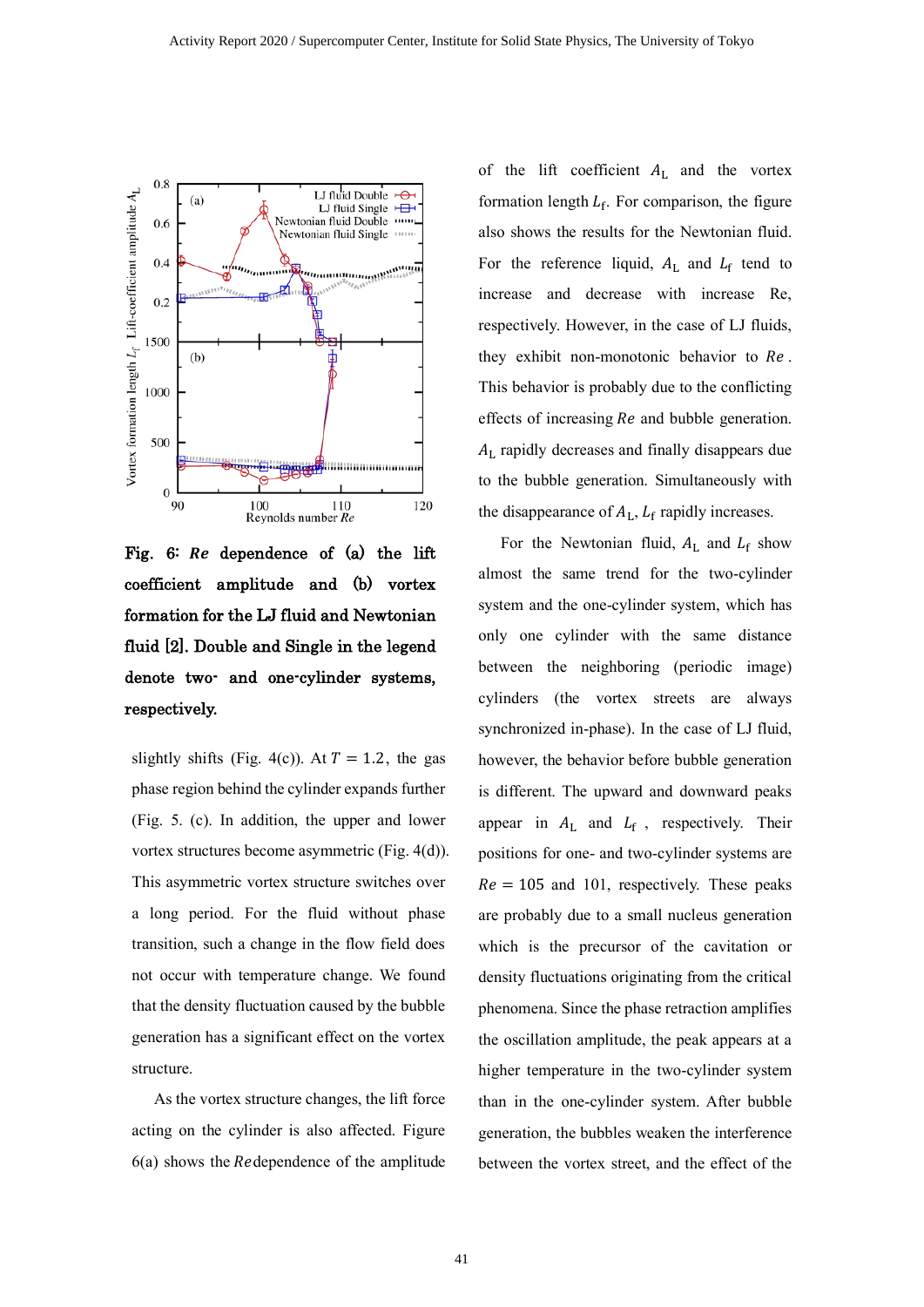

Fig 7: Waveforms of the LJ fluid for the (a) amplitude  $A = 2.5$  (b)  $A = 5$  (c)  $A =$ 10, and (d)  $A = 20$  at frequency  $f =$  $0.001$   $[3]$ . The red and black lines represent the results of MD simulation and the Burgers' equation, respectively.

phase difference is almost negligible. We found that the bubble generation significantly affects the vortex structures, vortex interference, and lift due to vortex shedding.

## **4. Soundwave propagation in simple fluid [3]**

Sound waves are a familiar phenomenon in our daily lives, such as the voices and sound of musical instruments. Because of the sound properties of propagating a wide range of solid, liquid, and gaseous materials, their application exists in a wide range of engineering fields. In particular, applications of ultrasonic cavitation



Fig. 8: Waveforms of the LJ fluid for the (a)  $f = 0.002$  and  $A = 5$ , (b)  $f = 0.002$ and  $A = 10$  (c)  $f = 0.004$  and  $A = 5$ , and (d)  $f = 0.004$  and  $A = 10$  [3]. The red and black lines represent the results of MD simulation and the Burgers' equation, respectively.

extend in a wide range of applications, such as medical treatment and food processing. For these applications, it is crucial to understand the characteristics of ultrasonic cavitation and the propagation in complex fluids. Therefore, it is necessary to analyze the sound wave propagation from the molecular scale.

We apply the MD simulation to the sound propagation in the LJ fluid. Moreover, we perform the fluid dynamics calculation utilizing Burgers' equation to justify the validity of the MD simulation for the sound waves. When the same fluid is analyzed, the two results should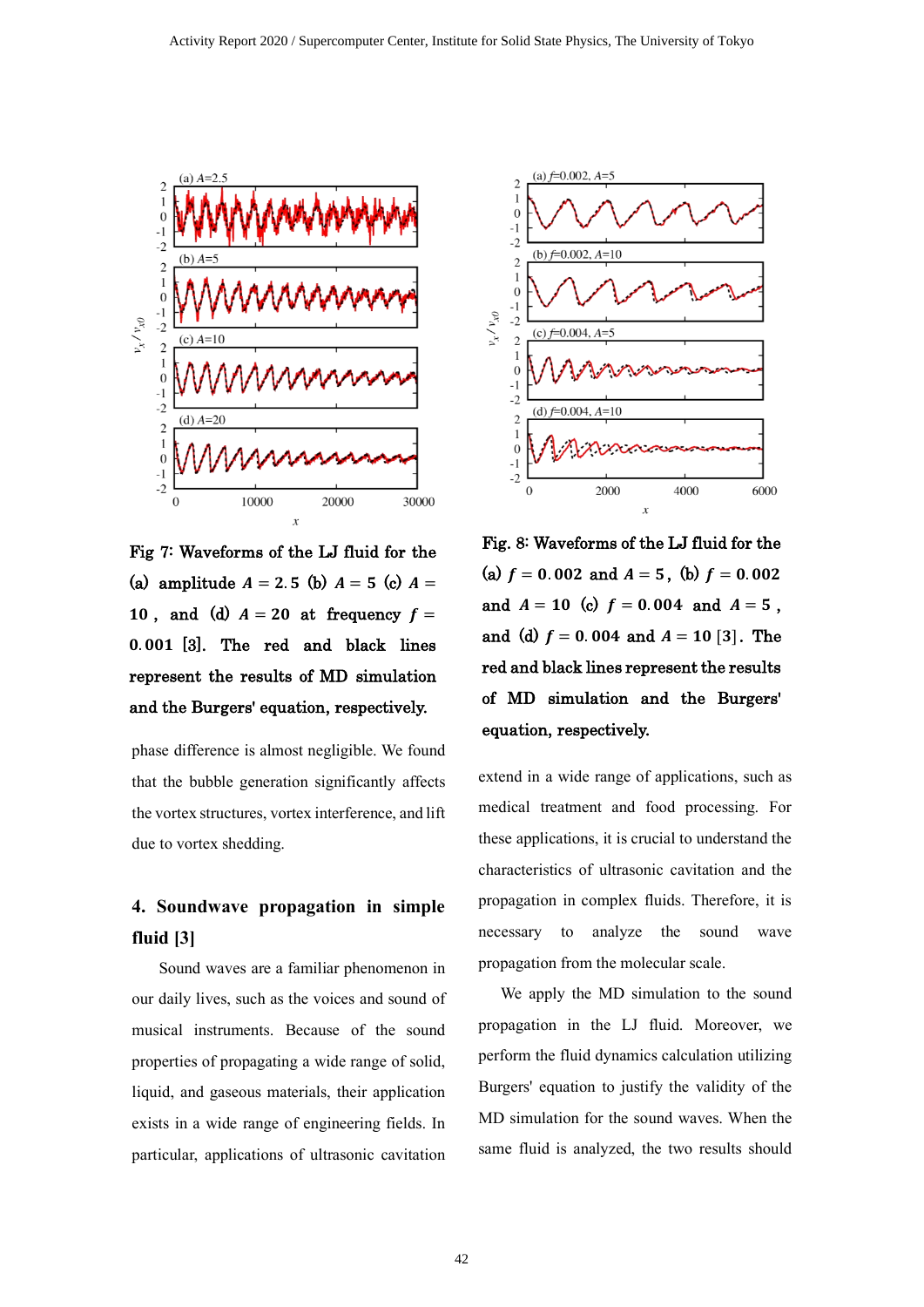

Fig. 9:  $x$  dependences of the  $(a)$ normalized amplitude and (b) attenuation coefficient of the LJ fluid [3]. The solid and broken lines represent the results of MD simulation and Burgers' equation, respectively. The dotted line in panel (b) shows the classical attenuation coefficient.

agree within the statistical error.

Figure 7 shows the amplitude dependence of the waveform of the LJ fluid at frequency  $f =$ 0.001 . For small amplitudes, the waveform is sinusoidal owing to the weak nonlinearity. As the amplitude increases, the waveform becomes a sawtooth waveform (Figs. 7(c) and 7(d)). The black dotted lines in Fig. 7 are the numerical solutions of Burgers' equation, which is in good agreement with the results of the MD simulation.

Figure 8 shows the frequency dependence of the waveform at higher frequencies. As the frequency increases, the waveforms of the MD simulation and Burgers' equation become

deviate; the magnitude of the deviations becomes greater for higher amplitudes. This deviation is due to the acoustic flow that occurs by the high nonlinearity owing to high frequency. Since Burgers' equation is not applicable in the region where acoustic flow occurs, a fluid analysis involving higher-order terms is necessary for a quantitative discussion. The MD simulation provides a waveform reflecting the nonlinearity, thus obtaining a frequencydependent sound speed.

The attenuation coefficient of a sound wave is estimated from the decrement in amplitude. Figure 9(a) shows the amplitude decrement at  $f = 0.001$ . When the amplitude is small, the deviation of the MD simulation from the Burgers' equation is slightly different due to the thermal fluctuations. As the amplitude increases, the agreement between them becomes better. We estimate the attenuation coefficient by the logarithmic decrement rate of the amplitude at each position  $x$ . Figure 9(b) shows the attenuation coefficient as a function of  $x$ . The dotted line shows the value of the attenuation coefficient evaluated from the classical theory. The results of the Burgers' equation approach asymptotically to the classical attenuation coefficient at a sufficient distance from the sound source position  $(x = 0)$ . Although the results of the MD simulation are in good agreement with the results of Burgers' equation when the amplitude is large, the attenuation is overestimated by the nonlinearity. On the other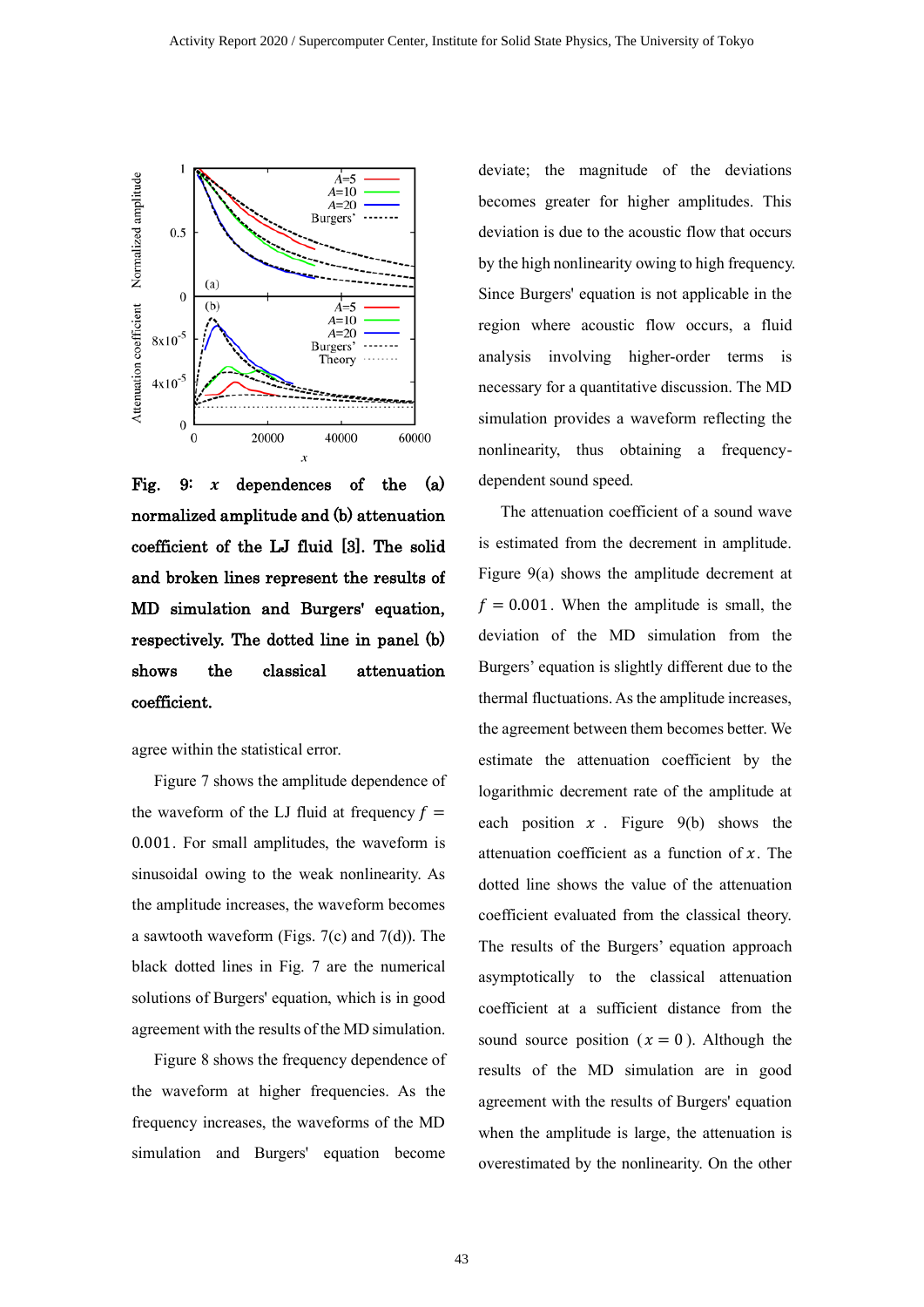

Fig. 10: Instantaneous void fraction fields of the (a) LJ fluid and (b) polymer solution, and time-averaged void fraction of the (c) LJ fluid and (d) polymer solution at  $T = 1.25$  [4].

hand, the attenuation coefficient is hardly estimated for small amplitudes due to thermal fluctuation. Therefore, to obtain the classical attenuation coefficient by the MD simulation, the practical method is to estimate the parameters of the Burgers' equation from the waveform of MD simulation.

### **5. Effects of the polymer addition on the cavitating flow [4]**

Finally, we briefly describe our recent analysis on the cavitating flow. In extreme cases, the adverse effects on fluid machinery caused by cavitation are prevented by controlling the flow to suppress cavitation. However, in general, most industrial flows are highly irregular turbulent fields, and it is difficult to achieve such flows by mechanical design. Since polymer addition is one of the methods to realize such flows, it has attracted attention. Although it is challenging to simultaneously analyze polymer motion, bubble nucleus dynamics, and macroscopic flow, the analysis should be possible by integrating the methods described in Sections 2 and 3. Here we briefly describe only the main results.

We investigate the effect of the polymer addition on the cavitating flow around a circular cylinder. Figure 10 shows the distribution of void fraction in the cavitating flow of the LJ fluid at  $T = 1.25$ , at which the cavitation occurs as described in Sec. 3. The polymer addition dramatically suppresses the formation of bubbles. Note that the polymer addition has negligible effects on the phase transition in the absence of the flow. From the temperature change in the fluid element and the conformation change in the polymer, we found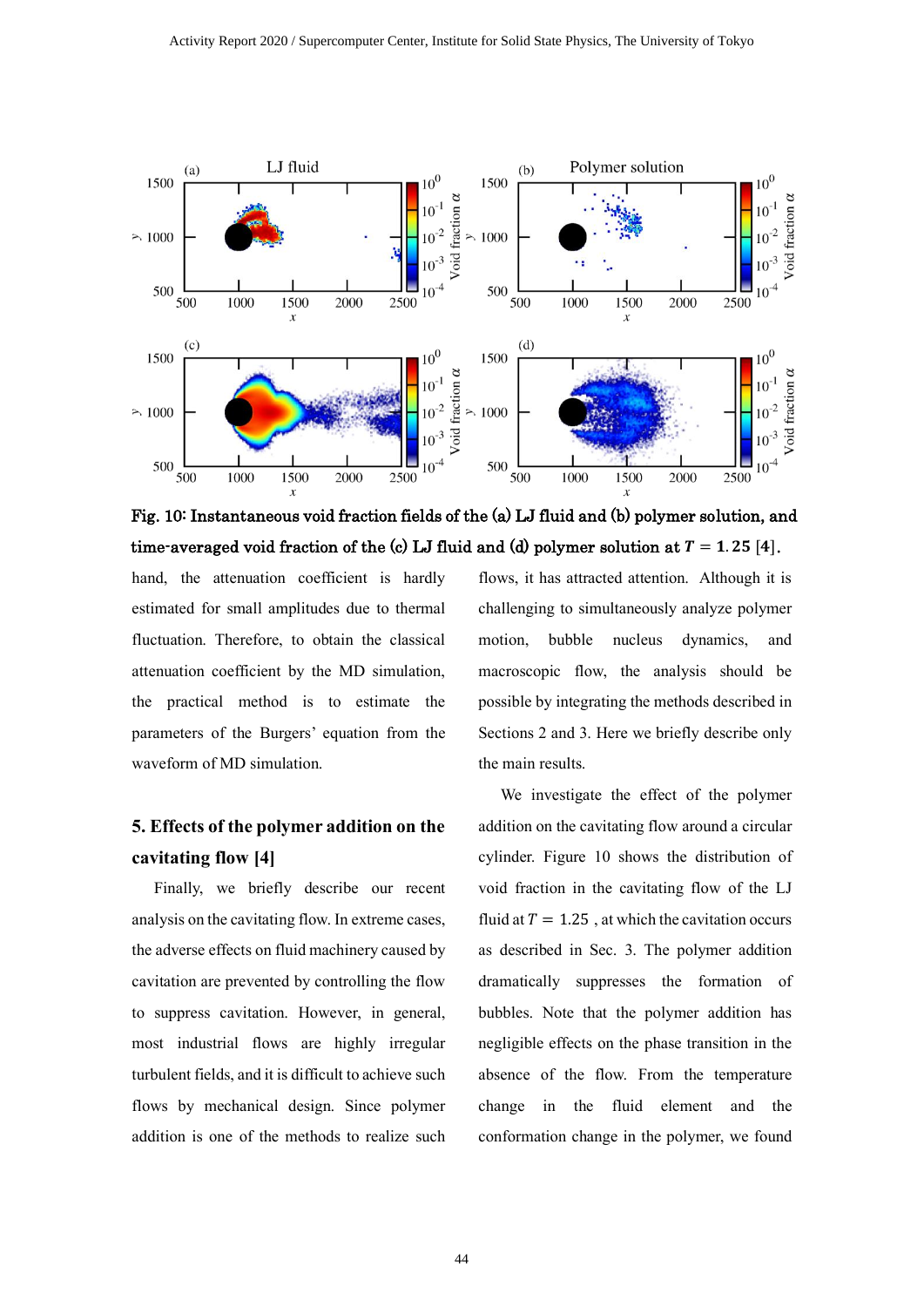that the vortex suppression and the entropic elasticity by the polymer have essential roles in the suppression of cavitation.

#### **6. Summary**

We performed large-scale MD simulations for complex fluids involving polymers, gasliquid multi-phase flows owing to cavitation, and sound waves. The direct analysis from the molecular scale enables us to analyze the flow field reflecting the micro-scale effects, such as the elongation properties of polymers, phase transitions that are difficult to model by conventional computational fluid dynamics. In particular, we were able to analyze cavitation in complex fluids, which was one of the main objectives at the beginning of our research. This achievement would not have been possible without using the ISSP supercomputer system B (Ohtaka).

Compared to conventional fluid analysis methods, MD simulation does not require phenomenological models such as equations of state. The advantage of MD simulations is that all physical quantities and phenomena are obtained from molecular motion. Therefore, the MD simulation is a suitable tool to analyze complex flow phenomena, such as the multiphase and multi-component flow around a propeller.

### **Acknowledgment**

We thank Toshihiro Kawakatsu, Youhei

Morii, Shinichi Tsuda, Yuichi Kunishima, and Yuji Higuchi for helpful discussions. This research was supported by MEXT as "Exploratory Challenge on Post-K computer" (Challenge of Basic Science Exploring Extremes through Multi-Physics and Multi-Scale Simulations) and JSPS KAKENHI (Grant No. JP19H05718). We acknowledge the Supercomputer Center, Institute for Solid State Physics (ISSP), University of Tokyo, Research Center for Computational Science (RCCS), Okazaki, Japan, and Center for Computational Materials Science, Institute for Materials Research (IMR), Tohoku University for the use of their supercomputers (Project No.20S0026 for MASAMUNE-IMR in IMR).

### **References**

[1] Y. Asano, H. Watanabe, and H. Noguchi, J. Chem. Phys. **148** (2018) 144901.

[2] Y. Asano, H. Watanabe, and H. Noguchi, J. Chem. Phys. **152** (2020) 034501.

[3] Y. Asano, H. Watanabe, and H. Noguchi, J. Chem. Phys. **153** (2020) 124504.

[4] Y. Asano, H. Watanabe, and H. Noguchi, J. Chem. Phys. **155** (2021) 014905.

[5] G. E. Gadd, Nature **206** (1965) 463.

[6] R. E. Arndt, Ann. Rev. Fluid Mech. **34** (2002) 143.

[7] S. Succi, *The Lattice Boltzmann Equation: For Fluid Dynamics and Beyond*, Oxford University Press Inc., New York (2001).

[8] R. Kapral, Adv. Chem. Phys. **140** (2008) 89.